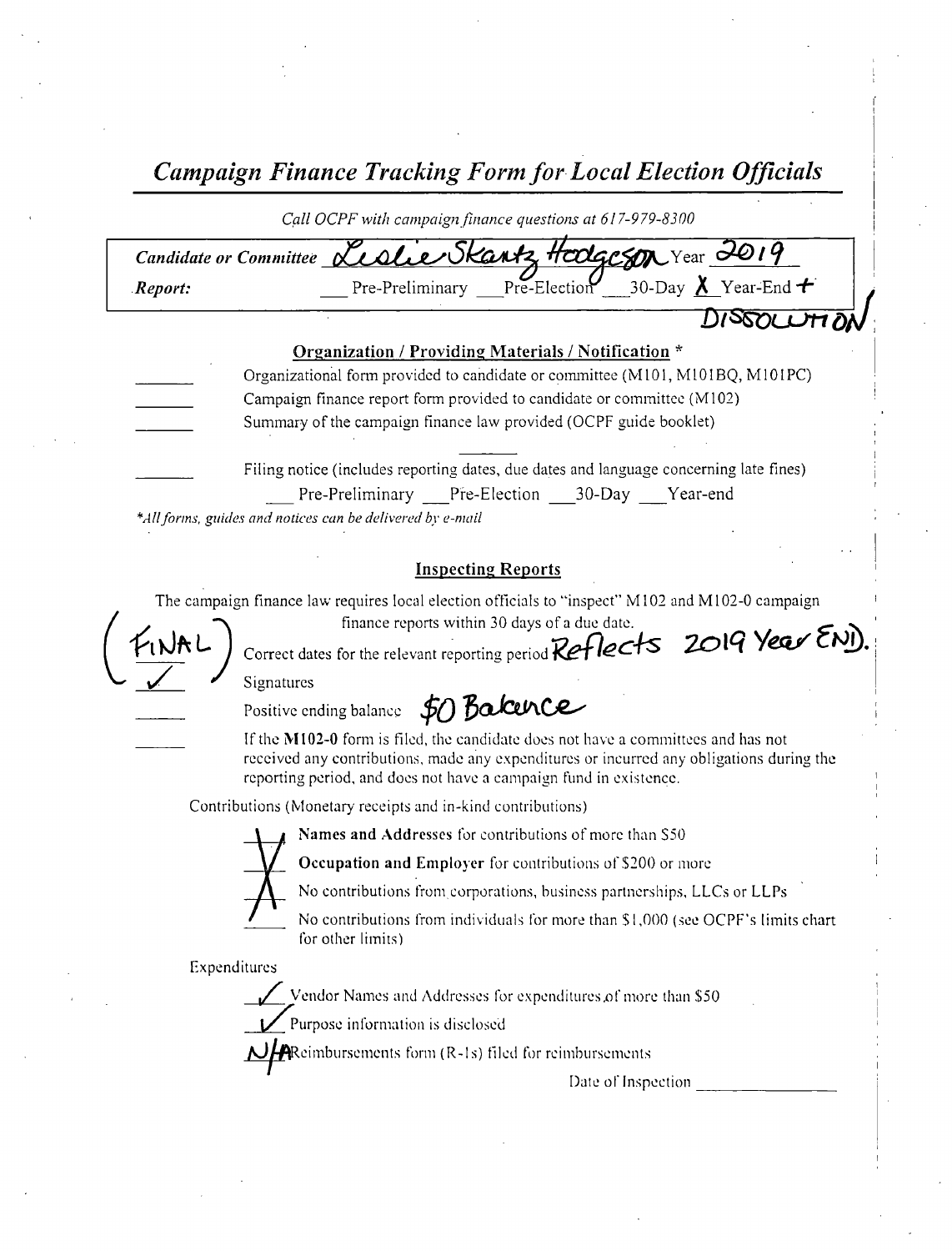

 $\mathcal{L}$ 

 $\bar{\beta}$ 

 $\bar{a}$ 

## Form CPF M 102: Campaign Finance Report Municipal Form

Office of Campaign and Political Finance

| 01 iviassachuselis                                                                                                                                                                                                                                                                                                                             | File with: City or Town Clerk or Election Commission                                                                                                                                                                                                                                                                                                                       |  |  |
|------------------------------------------------------------------------------------------------------------------------------------------------------------------------------------------------------------------------------------------------------------------------------------------------------------------------------------------------|----------------------------------------------------------------------------------------------------------------------------------------------------------------------------------------------------------------------------------------------------------------------------------------------------------------------------------------------------------------------------|--|--|
| Fill in Reporting Period dates:<br>Beginning Date:                                                                                                                                                                                                                                                                                             | <b>Ending Date:</b><br>October 28, 2019<br>August 7, 2020                                                                                                                                                                                                                                                                                                                  |  |  |
| Type of Report: (Check one)                                                                                                                                                                                                                                                                                                                    |                                                                                                                                                                                                                                                                                                                                                                            |  |  |
| 8th day preceding preliminary<br>8th day preceding election                                                                                                                                                                                                                                                                                    | $\Box$ 30 day after election<br>year-end report<br>$[\overline{X}]$ dissolution                                                                                                                                                                                                                                                                                            |  |  |
| Leslie Skantz-Hodgson                                                                                                                                                                                                                                                                                                                          | Committee to Elect Leslie Skantz-Hodgson for Forbes Trustee                                                                                                                                                                                                                                                                                                                |  |  |
| Candidate Full Name (if applicable)<br><b>Forbes Library Trustee</b>                                                                                                                                                                                                                                                                           | Committee Name<br>Tricia Reidy                                                                                                                                                                                                                                                                                                                                             |  |  |
| Office Sought and District                                                                                                                                                                                                                                                                                                                     | Name of Committee Treasurer                                                                                                                                                                                                                                                                                                                                                |  |  |
| 58 Upland Road, Leeds, MA 01053                                                                                                                                                                                                                                                                                                                | 58 Upland Road, Leeds, MA 01053                                                                                                                                                                                                                                                                                                                                            |  |  |
| <b>Residential Address</b>                                                                                                                                                                                                                                                                                                                     | <b>Committee Mailing Address</b>                                                                                                                                                                                                                                                                                                                                           |  |  |
| Leskantz@gmail.com<br>E-mail:                                                                                                                                                                                                                                                                                                                  | <u> Fricia reidy</u> @gmail. Com<br>E-mail:                                                                                                                                                                                                                                                                                                                                |  |  |
| Phone # (optional):                                                                                                                                                                                                                                                                                                                            | Phone # (optional):                                                                                                                                                                                                                                                                                                                                                        |  |  |
|                                                                                                                                                                                                                                                                                                                                                |                                                                                                                                                                                                                                                                                                                                                                            |  |  |
|                                                                                                                                                                                                                                                                                                                                                | <b>SUMMARY BALANCE INFORMATION:</b>                                                                                                                                                                                                                                                                                                                                        |  |  |
| Line 1: Ending Balance from previous report                                                                                                                                                                                                                                                                                                    | $\overline{\mathcal{C}}$<br>Y/00                                                                                                                                                                                                                                                                                                                                           |  |  |
| Line 2: Total receipts this period (page 3, line 11)                                                                                                                                                                                                                                                                                           |                                                                                                                                                                                                                                                                                                                                                                            |  |  |
| <b>Line 3:</b> Subtotal (line 1 plus line 2)                                                                                                                                                                                                                                                                                                   | $\mathfrak{o} \circ$<br>∢ا∕ج<br>O <sub>O</sub>                                                                                                                                                                                                                                                                                                                             |  |  |
| Line 4: Total expenditures this period (page 5, line 14)                                                                                                                                                                                                                                                                                       | ∜<br>$\mathscr{C}^\mathcal{O}$<br>'OQ                                                                                                                                                                                                                                                                                                                                      |  |  |
| Line 5: Ending Balance (line 3 minus line 4)                                                                                                                                                                                                                                                                                                   | ≮/<br>يحيى<br>Ω                                                                                                                                                                                                                                                                                                                                                            |  |  |
| Line 6: Total in-kind contributions this period (page 6)                                                                                                                                                                                                                                                                                       | $\overline{^3}\overline{^2}$                                                                                                                                                                                                                                                                                                                                               |  |  |
| Line 7: Total (all) outstanding liabilities (page 7)                                                                                                                                                                                                                                                                                           | $\overline{F}_U$                                                                                                                                                                                                                                                                                                                                                           |  |  |
| Line 8: Name of bank(s) used:                                                                                                                                                                                                                                                                                                                  | lorence Bank                                                                                                                                                                                                                                                                                                                                                               |  |  |
| <b>Affidavit of Committee Treasurer:</b><br>finance activity of all persons acting under the authority or on behalf of this committee in accordance with the requirements of M.G.L. c. 55.                                                                                                                                                     | I certify that I have examined this report including attached schedules and it is, to the best of my knowledge and belief, a true and complete statement of all campaign finance<br>activity, including all contributions, loans, receipts, expenditures, disbursements, in-kind contributions and liabilities for this reporting period and represents the campaign       |  |  |
| Signed under the penalties of perjury:                                                                                                                                                                                                                                                                                                         | Date:<br>ാംാം<br>(Treasurer's signature)                                                                                                                                                                                                                                                                                                                                   |  |  |
| FOR CANDIDATE FILINGS ONLY: Affidavit of Candidate: (check 1 box only)<br><b>Candidate with Committee</b>                                                                                                                                                                                                                                      | $\Lambda$ certify that I have examined this report including attached schedules and it is, to the best of my knowledge and belief, a true and complete statement of all campaign finance<br>activity, of all persons acting under the authority or on behalf of this committee in accordance with the requirements of M.G.L. c. 55. I have not received any contributions, |  |  |
| incurred any liabilities nor made any expenditures on my behalf during this reporting period that are not otherwise disclosed in this report.<br><b>Candidate without Committee</b><br>campaign finance activity of all persons acting under the authority or on behalf of this candidate in accordance with the requirements of M.G.L. c. 55. | I certify that I have examined this report including attached schedules and it is, to the best of my knowledge and belief, a true and complete statement of all campaign<br>finance activity, including contributions, loans, receipts, expenditures, disbursements, in-kind contributions and liabilities for this reporting period and represents the                    |  |  |
| Signed under the penalties of perjury:                                                                                                                                                                                                                                                                                                         | Date: $\frac{9}{20} - \frac{10}{20}$<br>(Candidate's signature)                                                                                                                                                                                                                                                                                                            |  |  |
|                                                                                                                                                                                                                                                                                                                                                |                                                                                                                                                                                                                                                                                                                                                                            |  |  |